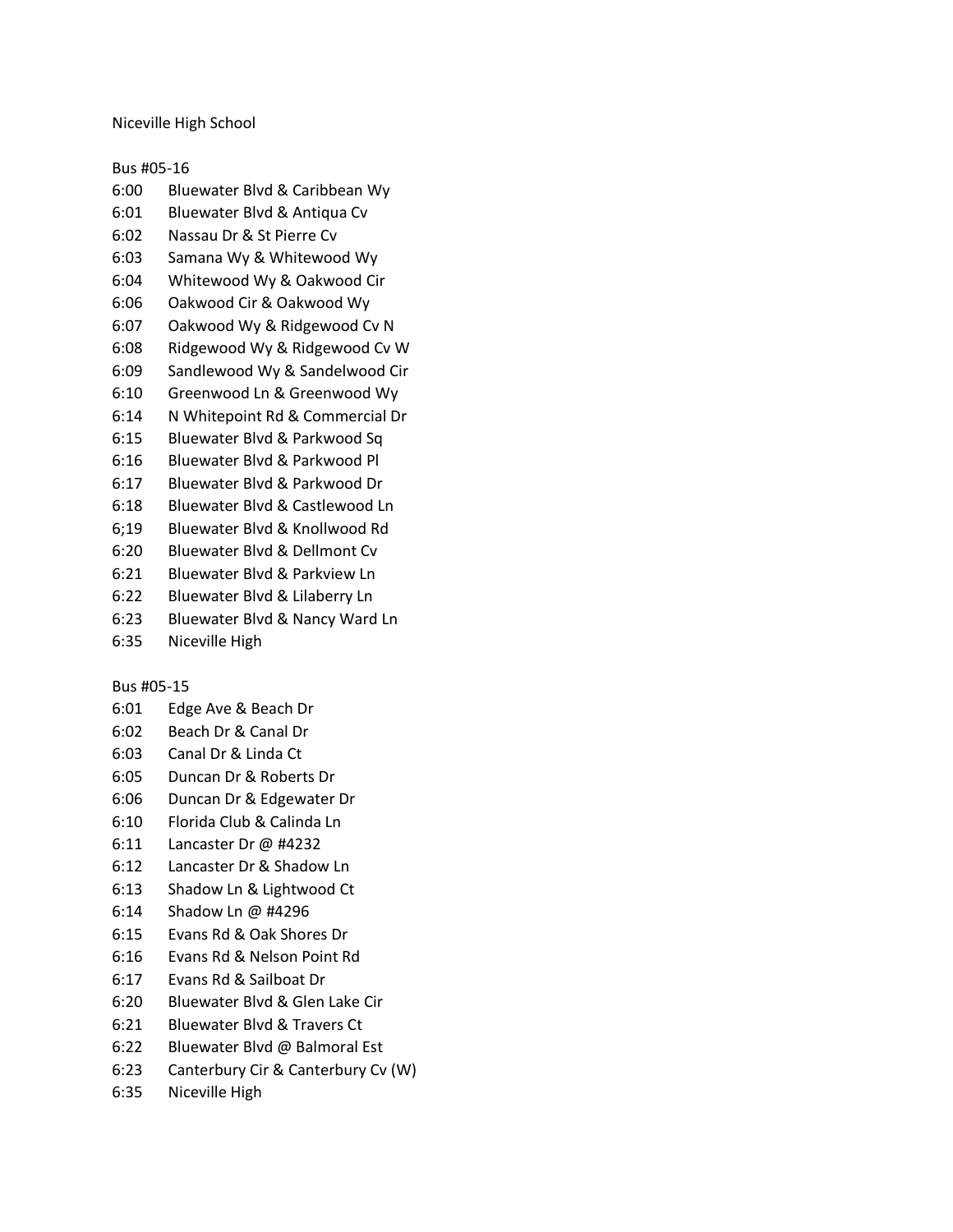## Bus #07-5

- 6:05 Oakmont Cir & Gleneagles Dr
- 6:06 Oakmont Cir & Chantilly Cir (1st ent)
- 6:07 Oakmont Cir & Chantilly Cir (2nd ent)
- 6:08 Oakmont Cir @ #1607
- 6:09 Oakmont Cir & Winged Foot Dr
- 6:10 Winged Foot Dr & Birkdale Cir
- 6:11 Windward Cir @ roundabout
- 6:12 Windward Cir @ #1321
- 6:13 Windward Cir & Windward Ln
- 6:14 Muirfield Wy & Troon Dr (W)
- 6:15 Troon Dr & Troon Dr (E)
- 6:16 Southwind Blvd & Dominica Wy (@ gate)
- 6:17 Southwind Dr & Southwind Ct
- 6:18 Baywind Dr @ triangle
- 6:19 Sunset Bch Dr @ roundabout
- 6:20 Windlake Dr & Windlake Ct
- 6:21 Windlake Dr @ the red brick cir
- 6:22 Southwind Dr & St Andrews Cv
- 6:35 Niceville High

## Bus #07-7

- 6:00 Foster & Hatchee Rd (TLF as needed)
- 6:05 Oak Dr & Azalea Dr
- 6:06 Azalea Dr & Weeping Willow Dr W
- 6:07 Azalea Dr & Weeping Willow Dr E
- 6:08 Oak Dr & Maple Dr E
- 6:09 Oak Dr & Maple Dr W
- 6:11 Magnolia Dr & Mangrove Dr
- 6:12 Mangrove Dr & Magnolia Dr
- 6:15 Ben's Lane & PW Airey Ct
- 6:20 Chinquapin Dr & Wakulla Rd
- 6:25 FAM Camp (as needed -1st road by trash can)
- 6:30 TLF @ postal Point (as needed Waterside Inn)
- 6:45 Niceville High

# Bus #07-8

- 6:00 Arrowhead Way @ #122
- 6:02 Evans St & Early St
- 6:03 Niceville Av & Nathey St
- 6:04 Niceville Av & Hart St
- 6:06 College Blvd & Sparkleberry Cv
- 6:07 Hawk's Landing @ 1st stop sign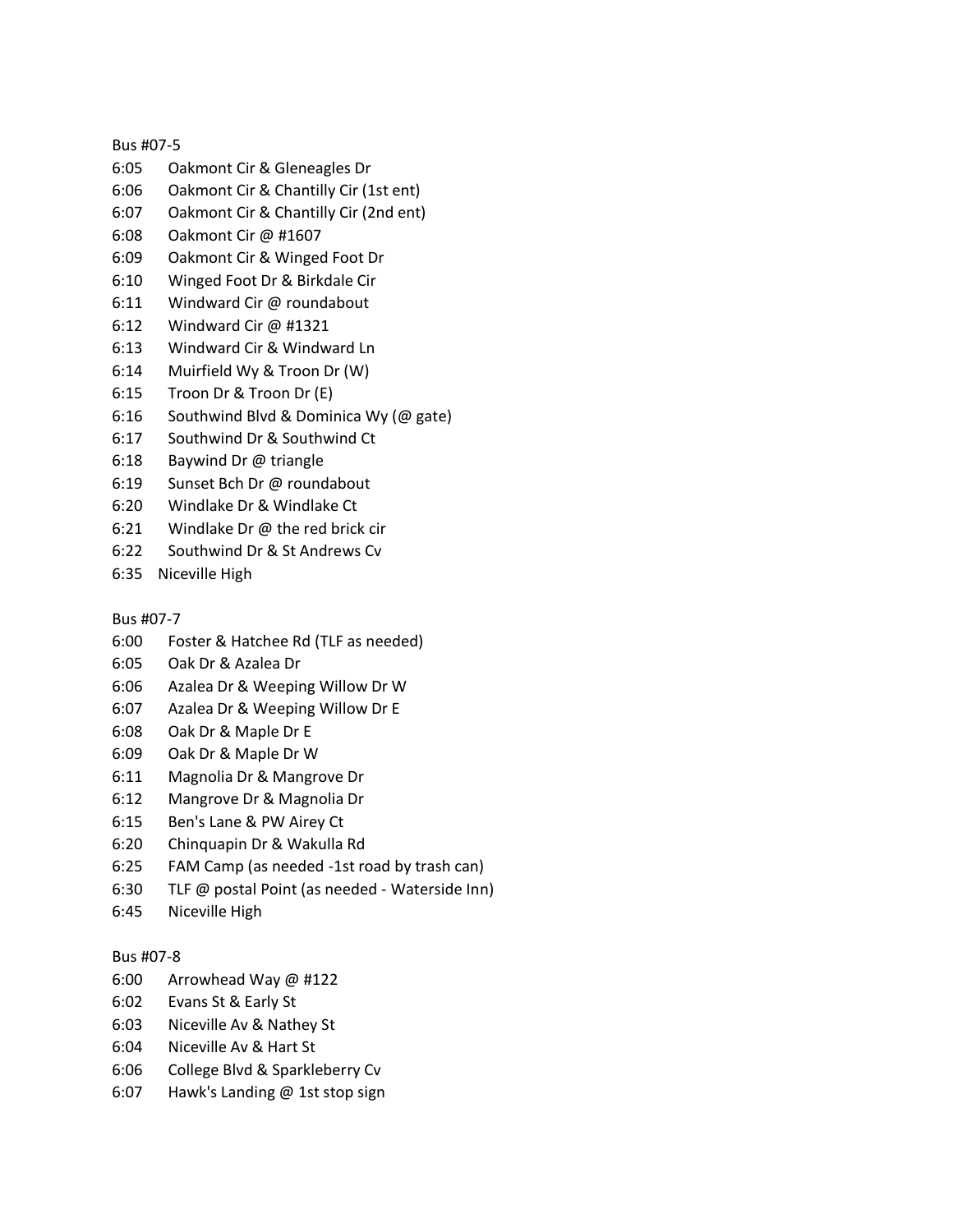- 6:08 College Blvd & Kelly Wy
- 6:10 College Blvd & Crystal Lake Ln
- 6:11 Johnson St @ Wildwood Apts
- 6:12 Johnson St & Kelly Mill Rd
- 6:13 Kelly Rd & Carolyn St
- 6:14 Cadillac Av & Buddy Phelps Dr
- 6:15 Jackson Av & Escanaba Av
- 6:16 Wolverine Ave @ Raiders Landing Ent
- 6:19 Aurora St & Davenport Av
- 6:20 Aurora St & Glendale Av
- 6:21 Edge Av & Nordberg Av
- 6:22 Edge Av & Highland Av
- 6:23 Edge Av & Rockford St
- 6:35 Niceville High

## Bus #08-6

- 6:00 College Blvd & Gracie Ln
- 6:01 Black Bear Cir @ entrance
- 6:02 Biltmore Wy @ 1st cul de sac
- 6:03 Grove Park Dr & Chimney Rock Cir
- 6:04 Roaring Creek Wy & Coldwater Creek Cir
- 6:05 Coldwater Creek Cir & Stony Creek Cv
- 6:06 Coldwater Creek Cir & Blossom Creek Run
- 6:07 Blossom Creek Run & Sugarcane Run
- 6:08 Blossom Creek Run & Sweetwater Run
- 6:09 Coldwater Creek Cir & Winding Waters Wy
- 6:10 Winding Waters Wy & Sweetwater Run
- 6:11 Winding Waters Wy & Mullet Creek Run
- 6:13 College Blvd & Jason Dr
- 6:14 Forest Rd & Golf Course Dr
- 6:15 Forest Rd & Marion Dr
- 6:16 Forest Rd & Sharon Dr
- 6:17 Rocky Bayou Dr & Stephen Dr S
- 6:18 Rocky Bayou Dr @ #1044
- 6:20 Huntington Rd & Kingslynn Rd
- 6:21 Kingslynn Rd & Woodbridge Dr
- 6:22 Woodbridge Dr & New Market Dr
- 6:23 Edgewater Dr @ #2814
- 6:24 Edgewater Dr @ #2733
- 6:25 Edgewater Dr & Martin Dr
- 6:26 Edgewater Dr & Rocky Shores Rd
- 6:27 Edgewater Dr & Roberts Dr
- 6:35 Niceville High School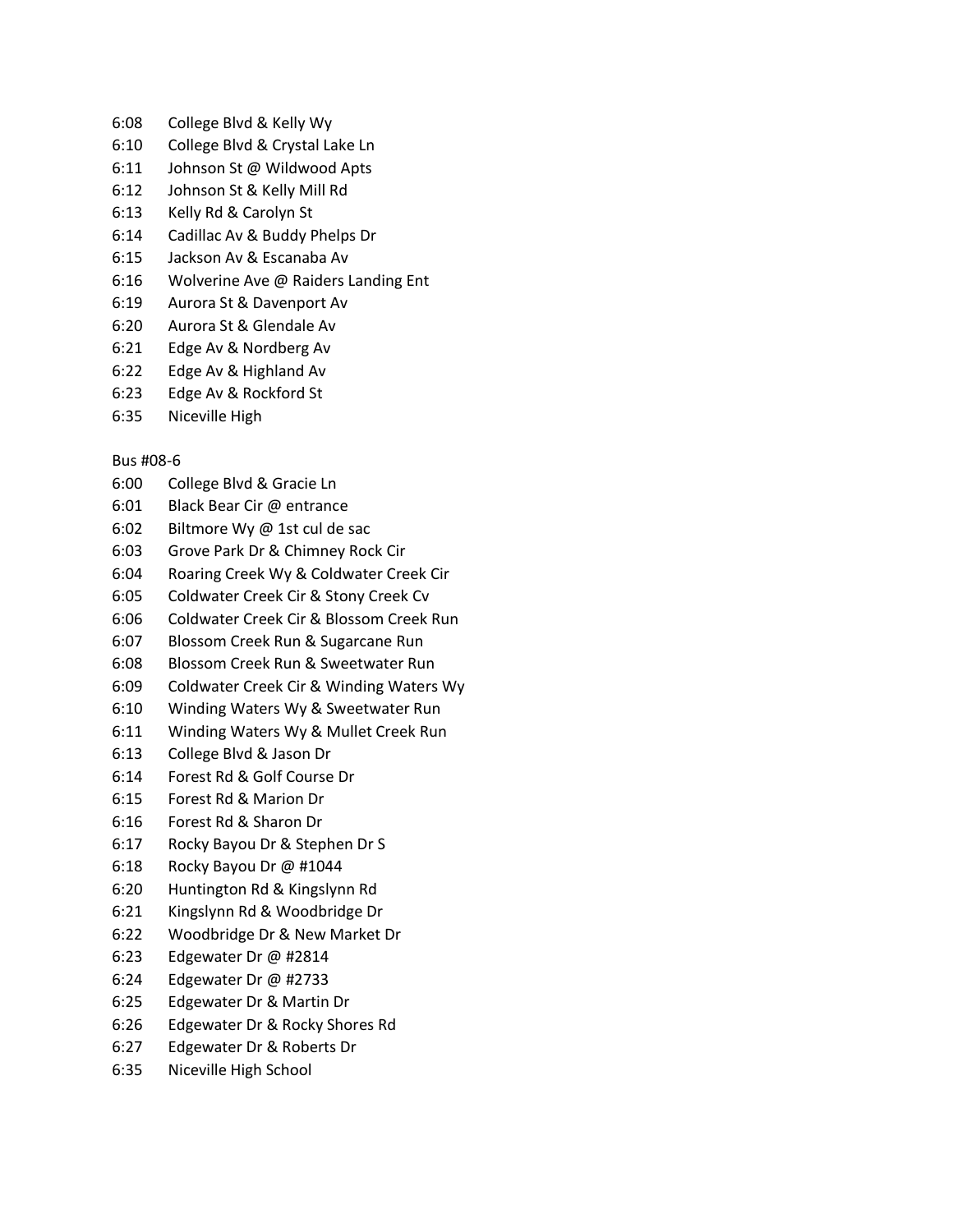#### Bus #08-7

- 6:00 Andrew Dr & Lincoln Av
- 6:02 Andrew Dr & Charles Dr
- 6:03 Nordberg Av & Andrew Dr
- 6:04 Lincoln Av & Nordberg Av
- 6:05 Okaloosa Av & Highland St
- 6:06 Rockford St & Okaloosa Av
- 6:07 Hillcrest St @ #306
- 6:09 Virgina Av & St Charles
- 6:10 Michigan Av @ #312
- 6:12 Jasmine Av & Louisiana Av
- 6:13 Jasmine Av @ #385
- 6:14 Jasmine Av & Arrowpoint Cv
- 6:15 Grandview Av @ #223
- 6:16 Montana Av @ #294
- 6:18 Edge Av @ #193
- 6:19 Edge Av & Washington Av
- 6:20 Edge Av & Magnolia Av
- 6:35 Niceville High

### Bus #14-11

- 6:00 Wright Cir @ #152
- 6:03 S Hickory St @ #1428
- 6:04 S Hickory St @ #1404
- 6:05 S Pine St @ #1411
- 6:10 Pippin Dr & Lake Dr
- 6:11 Choctawhatchee Dr & Crystal Ct
- 6:16 Catmar Rd & Cypress St
- 6:17 Catmar Rd & Pine St
- 6:18 N Pine St @ #1576
- 6:19 N Pine St & Range Rd
- 6:20 W Catmar Rd & N Hickory St
- 6:21 N Hickory St @ #1555
- 6:22 N Hickory St @ #1597
- 6:23 Range Rd & Blue Pine Village
- 6:35 Niceville High

### Bus #14-12

- 6:05 Royal Palm Dr & Plumosa Palm Dr
- 6:07 Royal Palm Dr & Rattan Palm Dr
- 6:08 Royal Palm Dr & St Andrews Dr
- 6:10 Bayshore Dr & Finnegan Wy
- 6:11 Bayshore Dr & Weeden Island Dr
- 6:12 Bayshore Dr & Moss Oak Ln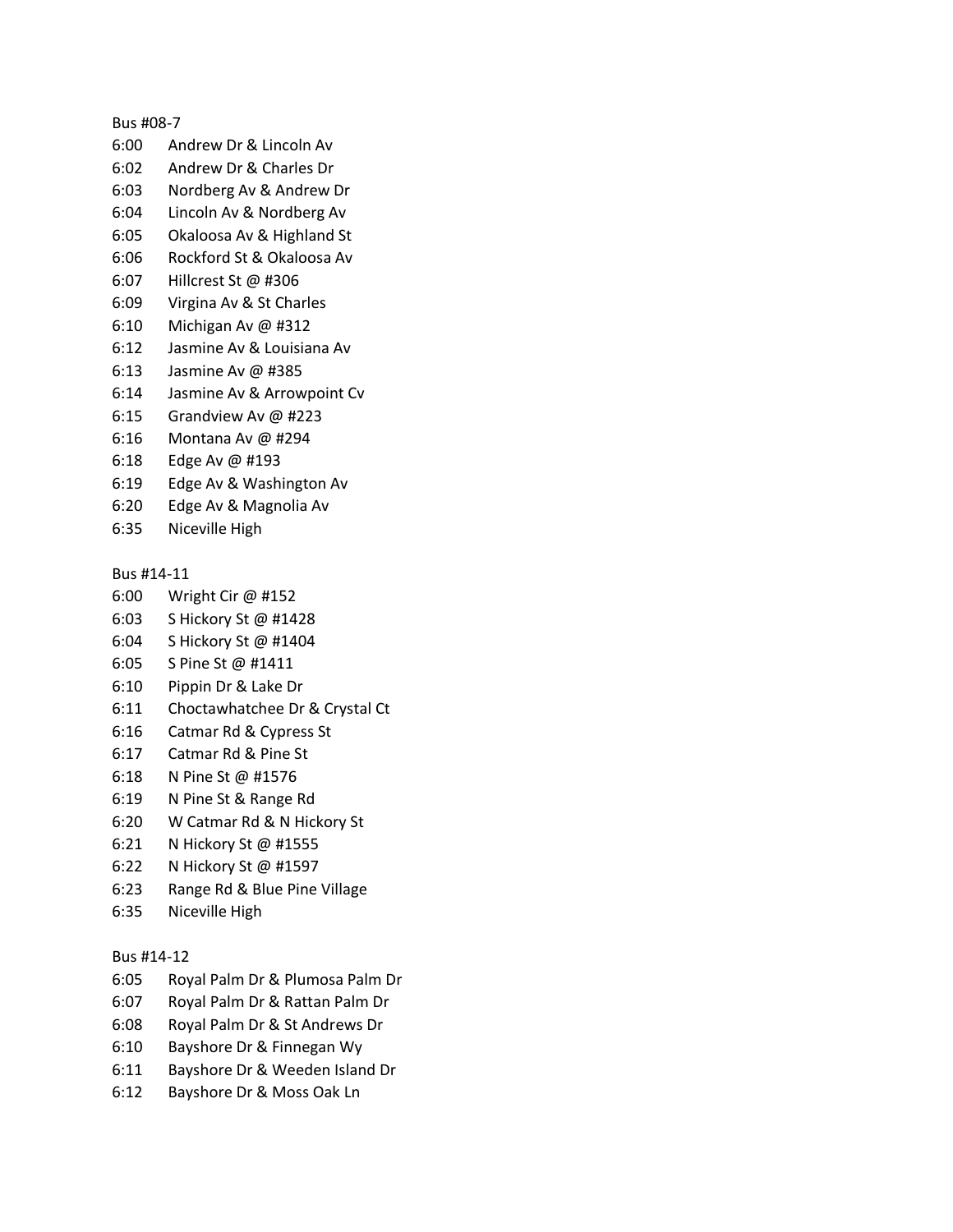- 6:13 Dana Pointe & Marina Pointe Dr
- 6:14 Marina Pointe Dr & Yacht Club Dr
- 6:15 Yacht Club Dr & Dana Pointe
- 6:16 Red Maple Way @ crosswalk
- 6:17 Red Maple Way & Spicebush Ct
- 6:18 Red Maple Way & Persimmon Way
- 6:19 Persimmon Way & Emmett Dr
- 6:20 Emmett Dr & Red Maple Wy
- 6:21 Bayshore Dr & Lanman Rd
- 6:22 Bayshore Dr & 7th St
- 6:23 Bayshore Dr & 11th St
- 6:24 Redwood Av & 18th St
- 6:25 Union Av & Valparaiso Blvd
- 6:26 Valparaiso Blvd & Sycamore Av
- 6:27 Valparaiso Blvd & Pine Av
- 6:28 Valparaiso Blvd & Linden Av
- 6:35 Niceville High

### Bus #21-15

- 6:00 Magnolia Plantation @ roundabout
- 6:03 Turtle Crossing & Bobcat Cv
- 6:04 Turtle Crossing @ roundabout
- 6:08 Garden Oak Wy & Garden Oak Cv
- 6:09 Bermuda Wy & Bay Dr
- 6:10 Bay Dr & Lakeside Dr
- 6:12 Bay Dr & 700 Royal Oak Village
- 6:13 Bay Dr & Wren Wy
- 6:14 Bay Dr & Ward Cv
- 6:15 Bay Dr & Lido Cir (W)
- 6:16 Bay Dr & Lido Cir (E)
- 6:17 Bay Dr & Prestwick Dr (St Andrews Villiage North)
- 6:20 Bay Dr & Jamaica Wy
- 6:22 Caribbean Wy & St Thomas Cv
- 6:23 Caribbean Wy & St Kitts Cv (E)
- 6:24 Caribbean Wy & St Kitts Cv (W)
- 6:35 Niceville High

### Bus #21-17

- 6:00 Dominica Way & Curacoa Wy
- 6:01 Curacoa Way & Woodlands Dr
- 6:02 Woodlands Dr & Antiqua Wy
- 6:03 White Point Rd & Springacres Cv
- 6:04 Brookhaven Way @ #658
- 6:05 White Point Rd & Meadow Woods Ln